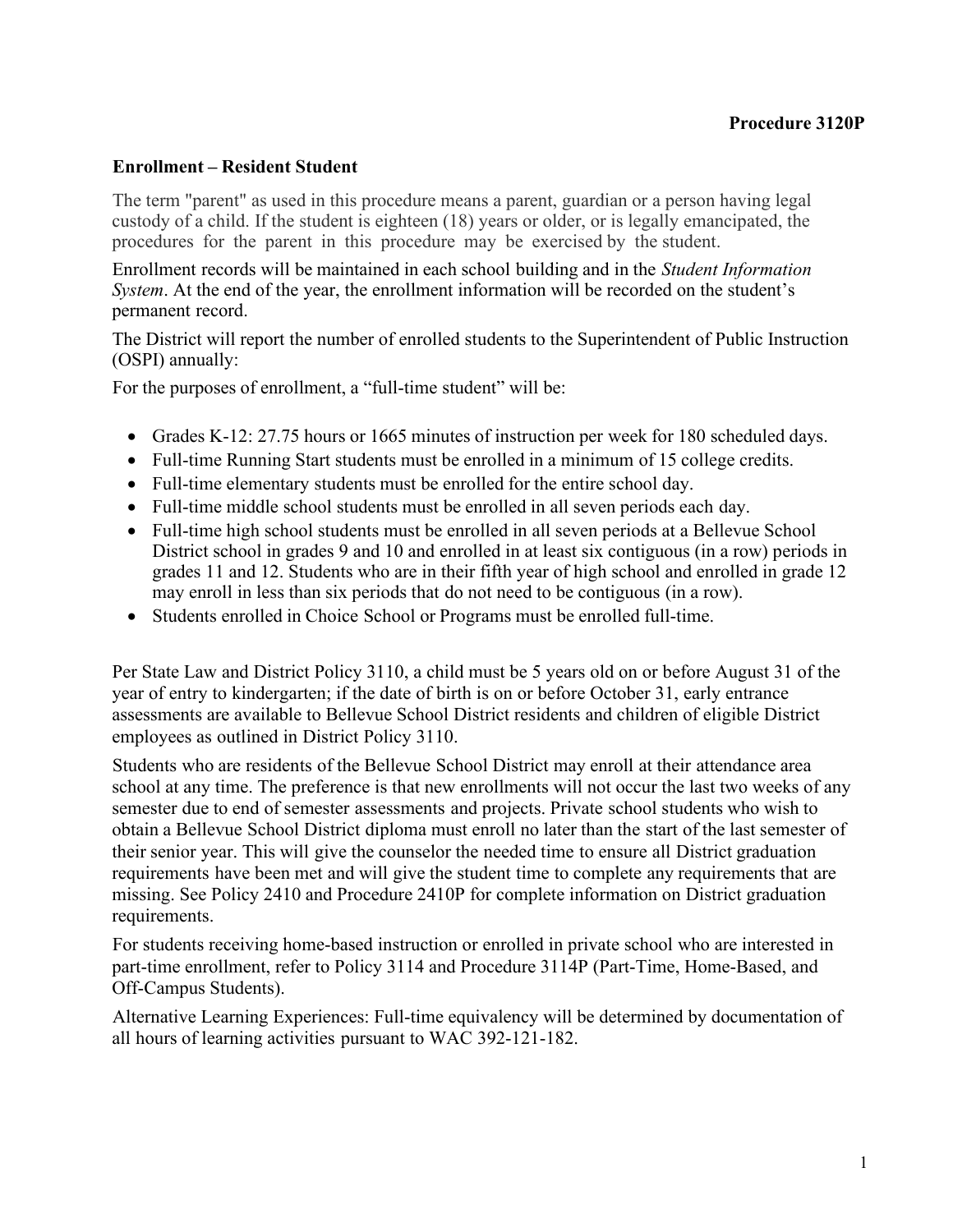No student may be counted on any school or program's enrollment report who has been absent consecutively from school for two consecutive monthly enrollment report days (first of the month) until attendance is resumed. Additionally, students who are absent for 20 consecutive days will be withdrawn.

Procedures for handling excused and unexcused absences are defined in Procedure 3122P Excused and Unexcused Absences.

Per Washington State Law and District Policy, the nonresident children of eligible employees of the Bellevue School District will be considered resident students for enrollment purposes if the parent so requests. The employment status of the parent will be verified prior to affording these rights to the children of eligible employees. The student may remain in the feeder pattern through graduation if they remain in good standing regardless of the parent's employment status. Please note, this means that the qualified parent is working for the Bellevue School District (i.e., as a teacher, principal, in a support function, etc.) not that the parent works in the city of Bellevue.

For the purpose of student enrollment, eligible employees in the District are defined as: classified employees who work 16 hours or more per week for a minimum of 180 days and certificated employees who work .4 FTE or greater; employment status will be verified with Human Resources.

## **Establishing Residency**

Unless a student is attending the Bellevue School District on an Interdistrict Transfer (Procedure 3141P) or does not have a legal, permanent residence (Procedure 3115P), residency must be established before enrollment. Residency establishes a district's responsibility to serve a student. The District will make every effort to assist each family in establishing residency in as timely a manner as possible.

Residency is defined as the physical location where the student resides. For parents with shared custody (i.e., divorced, separated) this is generally defined as where the student spends the night aminimum of four (4) nights out of the week during the school year.

There is no provision for nonresident families who live in the region to claim residency for their student(s) in the District by stating they live with a family member or friend who lives within the District boundaries. There is no provision for resident or nonresident families to maintain a second residence within the District solely for the purpose of enrollment at a specific school or program.

The following documents will assist parents to establish residency:

A. **Verifying and Establishing Residency Checklist (Procedure 3120P - Exhibit A)** Student Placement will make available a Residency Checklist which will establish documents that will be accepted for proof of residency and the method used. Parents who cannot provide the required residency documents must contact Student Placement for assistance and may need to provide other documents or enter into an agreement including, but not limited to a Residency Agreement, or a Co-Residency Agreement.

# B. **Residency Verification Form (Procedure 3120P – Exhibit B**)

Prior to enrolling a student, a Residency Verification Form must be received by Student Placement.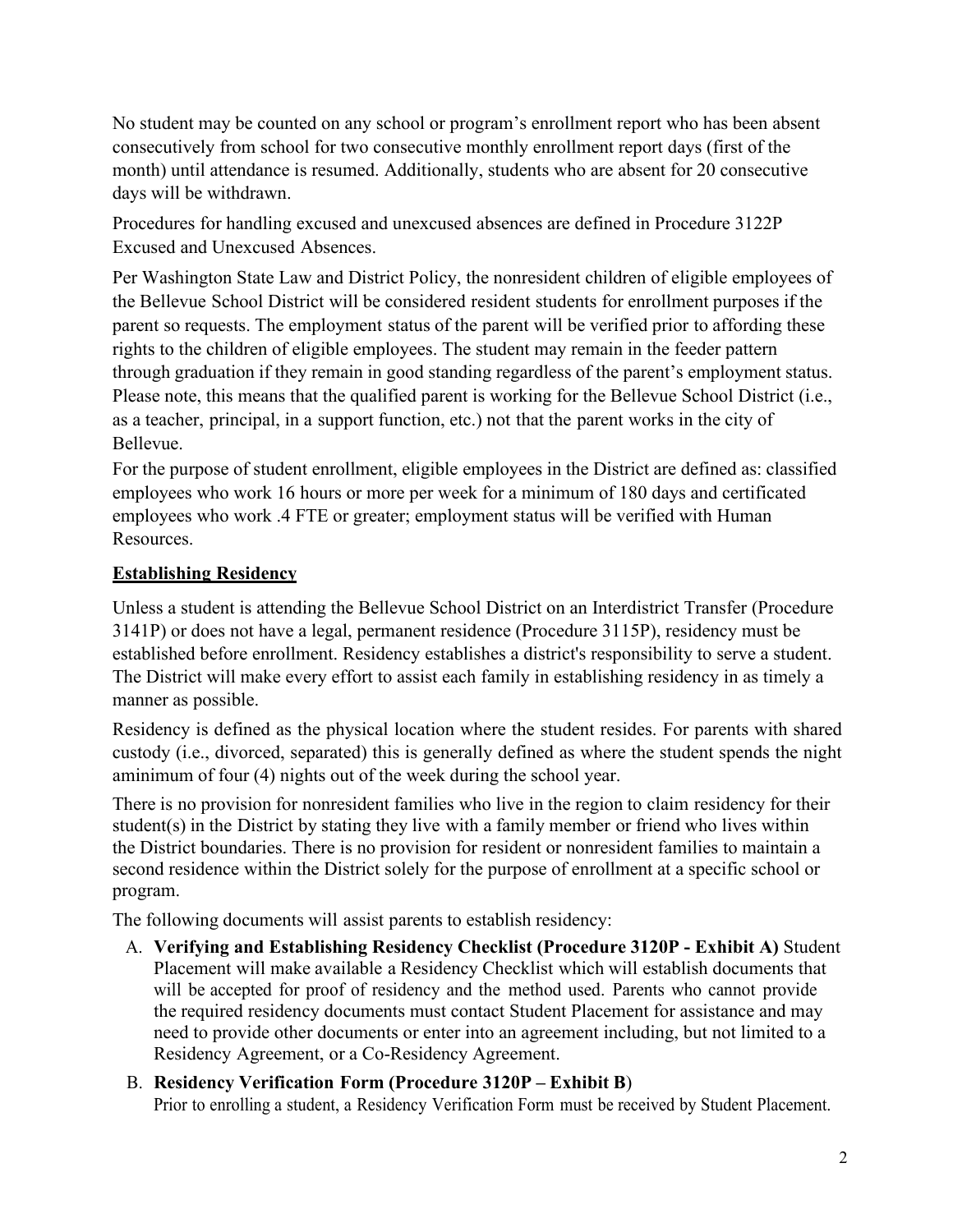# C. **Change of Residency Verification Form (Procedure 3120P – Exhibit C)**

When a family moves, the parent will inform the District by submitting this form within five (5) days of changing residence. The parent will need to establish residency at the new address for all their students. All continued enrollment decisions will be made according to the actual date of the move.

- 1. If the move is outside the current school attendance area but within the Bellevue School District and the parent wants the student to remain at the current school, they must complete and submit a Request to Remain-Elementary form (Procedure 3120P-Exhibit F) for grades K-5 or a Request to Remain-Secondary form (Procedure 3120P-Exhibit E) for grades 6-12 within five (5) days of the move.
- 2. If the move is outside the boundaries of the Bellevue School District and the parent wants the student to remain at the current school, they must complete and submit, an Interdistrict Transfer Application (Procedure 3141P-Exhibit A) to Student Placement and submit a Choice Transfer Request to the school district in which they live.
- 3. If the move is over the summer break, the parent will provide all required documentation to Student Placement prior to the start of the school year.

The Bellevue School District reserves the right to further verify and investigate a student's residence as the District determines it to be necessary. If the District has reason to believe that residency status has changed and/or false information has been provided, the District may investigate all such cases. These investigations may include but are not limited to:

- Request for updated documents from the Residency Checklist
- Request for additional documents not on the Residency Checklist
- Request for documents that prove that student is not living outside the District
- Use of a private investigator
- Unannounced home visits
- Observation of addresses
- Request for other information as deemed necessary

Investigations that reveal students have been enrolled in the District by providing false residency information will be cause for revocation of the student's school assignment and withdrawal from the District.

- Secondary students will be withdrawn at the end of a semester
- Elementary students will be withdrawn the last day before the next natural break (i.e., Thanksgiving, winter, mid-winter, spring, or summer breaks)
- If there are extenuating circumstances the withdrawal may be immediate

If a student has been withdrawn for falsifying residency to re-enroll in the Bellevue School District, the family must contact Student Placement to re-establish residency and show that they no longer have an established residence outside the District. Additional investigationsmay occur.